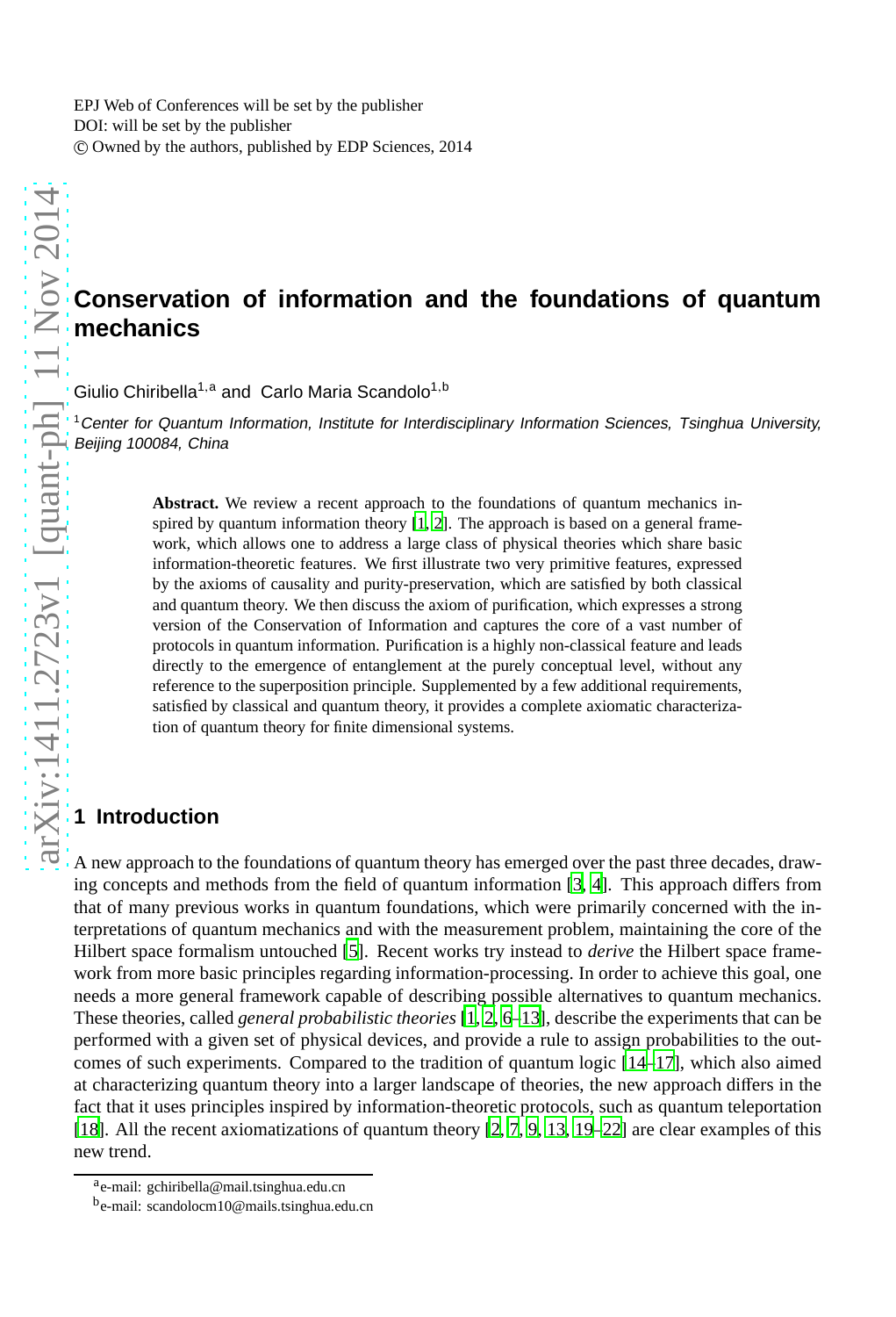In this paper we provide a non-technical introduction to general probabilistic theories, based on the framework established by D'Ariano, Perinotti, and one of the authors in Refs. [\[1,](#page-9-0) [2\]](#page-9-1). This framework is particularly apt to capture the operational aspects of a theory, making use of an intuitive graphical notation borrowed from the area of categorical quantum mechanics [\[23](#page-10-1)[–26](#page-10-2)]. After introducing the framework, we discuss the axiomatization of quantum theory presented in Ref. [\[2\]](#page-9-1). In particular, we focus on three axioms, which we consider particularly fundamental. The first two axioms are Causality and Purity-Preservation, which are satisfied by both classical and quantum theory. The third axiom is Purification, which is not satisfied by classical theory and is responsible for many of the surprising features of quantum information. In particular, we show that purification leads directly to the no-cloning theorem [\[27\]](#page-10-3) and to the phenomenon of entanglement.

# **2 Why probabilistic theories**

Before entering into details, let us have a brief discussion on what the framework of general probabilistic theories aims to accomplish. After all, why going through the trouble of exploring more general theories, when quantum mechanics is already so successful in its predictions? In short, one can identify four reasons:

1. *Contribution to a deeper understanding of quantum mechanics.* Reconstructing a theory from basic physical principles, rather having just a mathematical description, helps build intuition and promote the advancement of the theory itself. Think for example of Einstein's reconstruction of Lorentz transformations from the principle of relativity and from the law of light propagation [\[28\]](#page-10-4).

2. *Extensions and modifications of quantum mechanics.*

Despite the present success of quantum mechanics, it is conceivable that the theory may need modifications in new regimes that have not been explored yet. The analysis of more general theories helps suggest which quantum mechanical axioms can be modified to adapt the theory to new scenarios, such as those of a perspective theory of quantum gravity.

3. *Search for links between quantum information protocols.*

Quantum information theorists have devised a multitude of new protocols, which turn the counter-intuitive features of quantum mechanics into advantages [\[29](#page-10-5), [30\]](#page-10-6). A natural tendency is then to try to recognize the underlying patterns and to establish direct links between different quantum protocols. Besides the benefit of conceptual clarification, this may also help devise new protocols.

4. *E*ff*ective restrictions of quantum mechanics.*

Suppose not all quantum states allowed by quantum mechanics are accessible with a particular experimental setup. For example, linear optics techniques can easily generate and manipulate Gaussian states of light, but are not able to access non-Gaussian states and operations. Given an effective theory describing a restricted subset of quantum states and operations, a natural question is: "What quantum features can be observed?". One way to provide an answer is to phrase the theory as a general probabilistic theory and check which axioms are satisfied.

For a more extended presentation and for more arguments we refer the reader to the insightful discussion by Hardy and Spekkens [\[31\]](#page-10-7).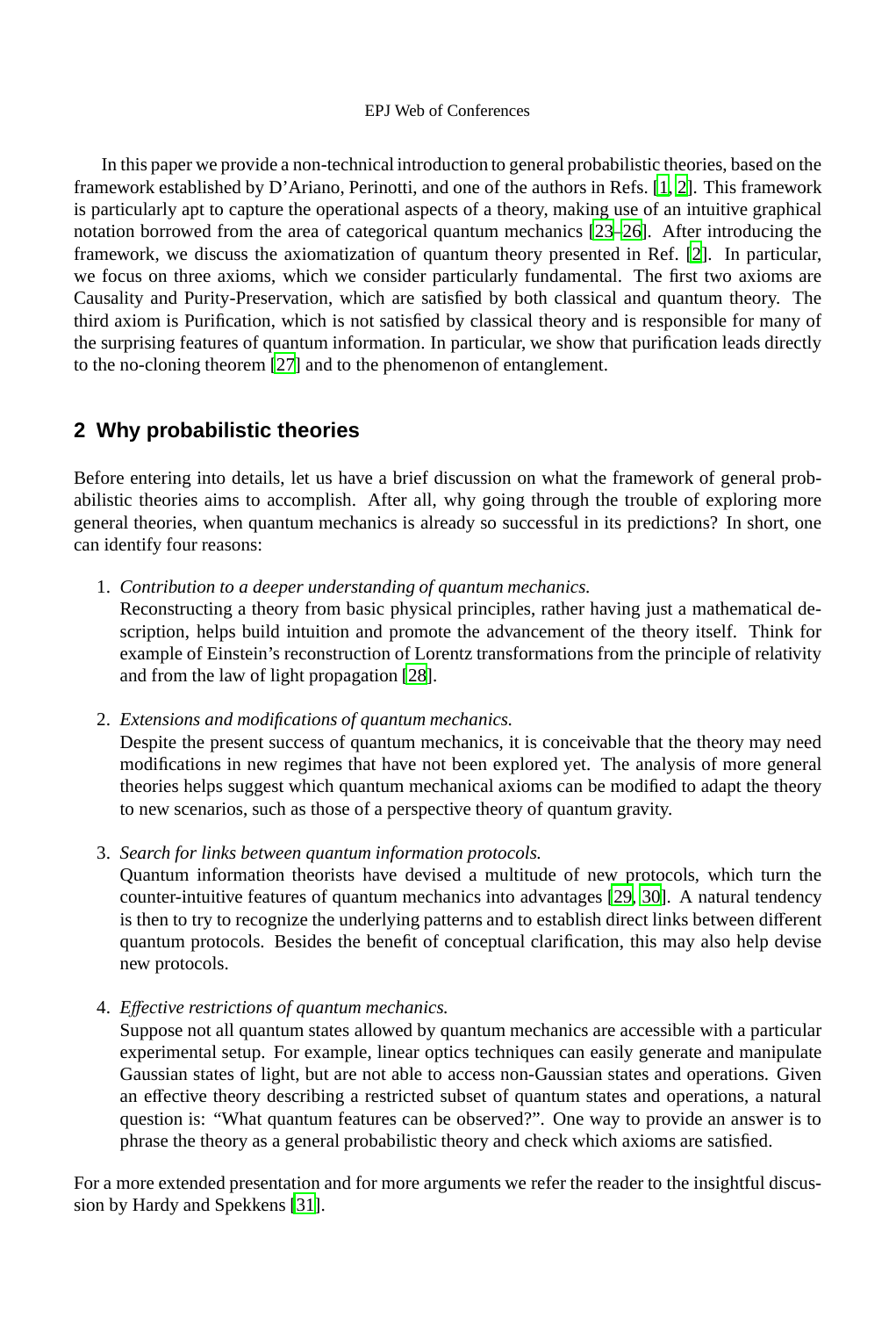# **3 Systems and tests**

We now discuss a framework for general probabilistic theories, following the scheme of Ref. [\[1](#page-9-0), [2\]](#page-9-1) (see also [\[32\]](#page-10-8)). In this framework there are two primitive notions, the notion of *physical system* and the notion of *test*.

A *test* represents a use of a physical device (e.g. a beam-splitter, a polarimeter, or a Stern-Gerlach apparatus). Every device has an input system and an output system. We denote systems with capital letters, such as A, B, and so on. Among all systems, it is convenient to include the *trivial system*, which represents "nothing". A device with trivial system as input is a device with no input, and a device with trivial system as output is a device with no output.

In general, a device can have various outcomes, which can be e.g. a sequence of digits, or a spot in a photographic plate. The outcomes can be identified by the experimenter, and each outcome corresponds to a different process that can take place when the device is used. Hence, tests will be represented as collections of processes labelled by outcomes, such as  $\{C_i\}$ . We will also adopt a graphical language, which is intuitive and at the same time mathematically rigorous [\[23–](#page-10-1)[26\]](#page-10-2). Using this language, a test is depicted as a box with incoming and outgoing wires that represent the input and output system respectively. For example, the test  $\{C_i\}$  will be represented as

$$
\begin{array}{c|c}\n & B \\
\hline\n & C_i\n\end{array}
$$

If we want to specify which process occurred, we omit the braces, as in the following

$$
\begin{array}{c|c}\n & B \\
\hline\n & C_i\n\end{array}
$$

Deterministic evolutions, such as the unitary evolution induced by Schrödinger equation, can be represented in this framework as tests with only one possible outcome (where the meaning of the outcome is just that the evolution took place).

The process of preparing a state can also be described as a test, specifically a test with the trivial system as input and the system that is being prepared as output. A test of this form, say  $\{\rho_i\}$ , is called *preparation-test* and represents a device which prepares the system in a state  $\rho_i$ , randomly chosen from the set  $\{\rho_i\}$ . We represent a preparation-test as

$$
\left(\fbox{$\rho_i$}\right) \xrightarrow{\quad A}.
$$

On the other hand, also destructive measurements can be represented as tests. These special tests have no output (trivial system as output), and destroy the input system while acquiring some information from it, as it happens e.g. when an electron is absorbed by a photographic plate, leaving a spot on it. A test of this form, say  $\{a_i\}$ , is called *observation-test* and each individual process  $a_i$  represents a way of destroying the input system. Using graphical language, we represent an observation-test as

$$
\begin{array}{c|c} A & \hline \hline a_i \end{array}
$$

## <span id="page-2-1"></span>**4 Sequential and parallel composition**

Having fixed how to represent devices, the next step is to describe how to connect them. Devices can be connected in sequence or in parallel. In sequential composition the two devices are connected one after the other. To do so, clearly the input of the second device must be the same as the output of the first device, as shown in the following example:

<span id="page-2-0"></span>
$$
\left(\frac{\{\rho_i\}}{\rho_i}\right) \stackrel{\text{A}}{\longrightarrow} \left\{C_j\right\} \stackrel{\text{B}}{\longrightarrow} \left\{b_k\right\}.
$$
 (1)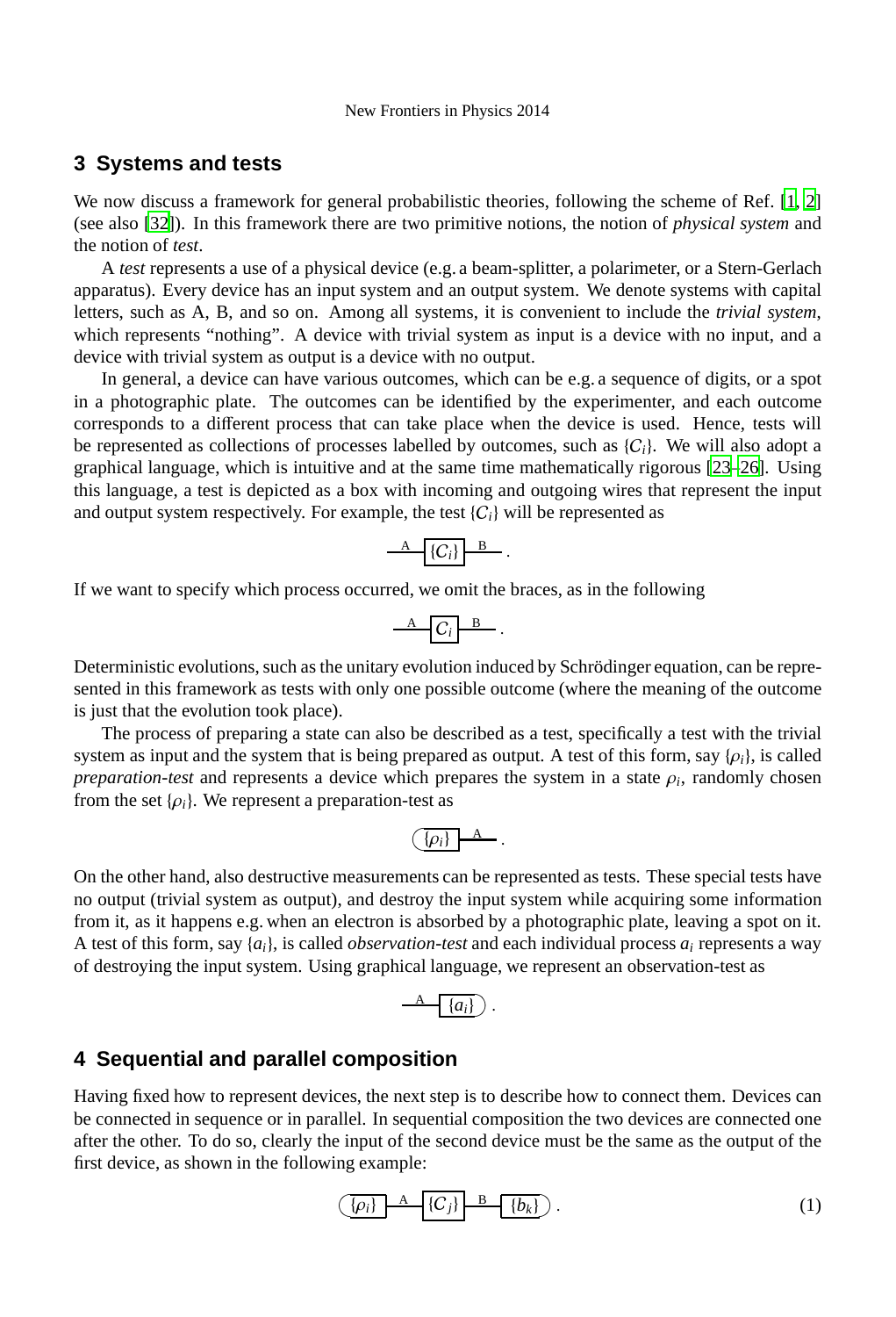The above diagram gives instructions on how to build up an experiment: in this experiment one first initializes system A with the preparation-test  $\{\rho_i\}$ , then performs the test  $\{C_j\}$ , which transforms system A into system B, and finally one acquires information from B by performing the observation-test  ${b_k}$ . If we wish to express which events actually occurred, we write

<span id="page-3-0"></span>
$$
\left(\overline{\rho_i} + A\overline{C_j} + B\overline{b_k}\right). \tag{2}
$$

This means that the state  $\rho_i$  was prepared, the process  $C_j$  took place, and finally the system was destroyed, producing the outcome *k*.

We denote the sequential composition of a process  $D_j$  after a process  $C_i$  as  $D_j \circ C_i$ . In general, note that there is a strict ordering in sequential composition: some tests are performed first and other later. In the graphical language, the ordering goes from left to right. This ordering will be essential to phrase the causality axiom (section [8\)](#page-5-0), which forbids signalling from the future to the past.

Let us move now to parallel composition. Parallel composition of tests arises when we apply two devices to two different systems independently. The parallel composition of two processes is denoted by  $C_i \otimes D_j$  and simply represented as

$$
\begin{array}{c|c}\n & A & C_i & B \\
\hline\nC & D_j & D\n\end{array}
$$

An important difference between sequential and parallel composition is that, when two processes are composed in parallel, the order in which they take place does not matter.

A particular case of parallel composition is the composition of preparation devices. When a preparation device prepares system A in a state  $\rho$  and another device prepares system B in a state  $\sigma$ , we say that the composite system AB is in a *product state*, denoted by  $\rho \otimes \sigma$  and graphically represented as

$$
\frac{(\rho) A}{(\sigma) B}
$$

It is important to note that the operations that can be performed on a composite system are not restricted to product operations. In general, one can also use a joint device which processes the component systems together. Such a process represents the result of an *interaction*, such as e.g. the interaction between two beams of particles in an accelerator. Joint devices will be represented as boxes with multiple wires, one wire for each system, as in the following example:



## **5 A consistent rule to predict probabilities**

When we have a diagram with no external wires, like diagram [\(2\)](#page-3-0), we interpret it as a *probability*. This is a shorthand notation to mean that a process that starts with the preparation of a state and ends with the destruction of the system yields a probability. For example, diagram [\(2\)](#page-3-0) represents the *joint probability* that the state  $\rho_i$  is prepared, the transformation  $C_j$  takes place, and the process  $b_k$  destroys the system.

The rule to compute the probabilities of all possible diagrams with no external wires is assumed as part of the specification of the theory. The only requirements for this rule are

- 1. the sum of the probabilities for all the outcomes produced in an experiment must be equal to 1;
- 2. the outcome probabilities for experiments performed in parallel must be of the product form.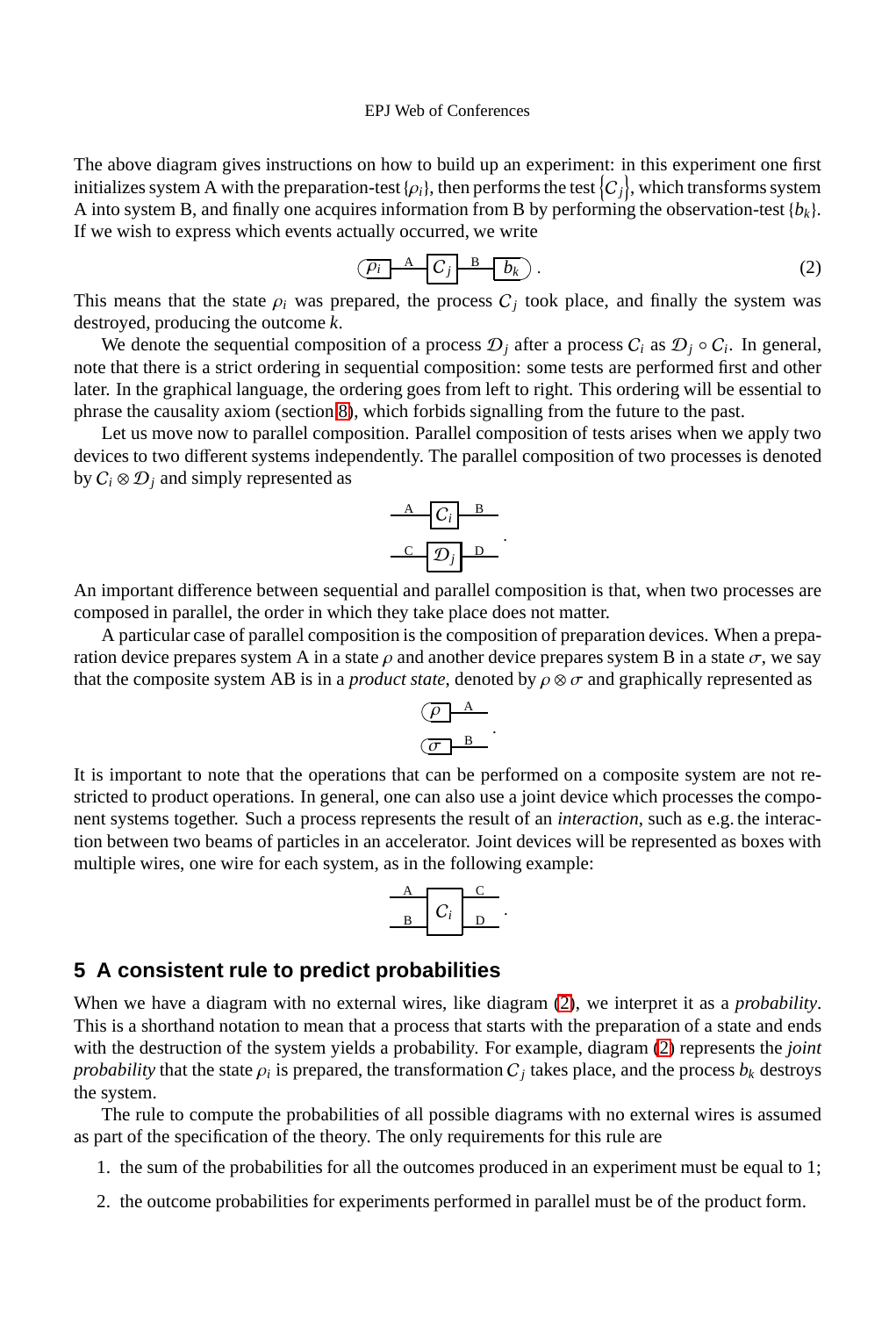## **6 Purity of states and transformations**

In both classical and quantum statistical mechanics it is common to distinguish between pure and mixed states. For example, in the quantum case, pure states are described by rays in the Hilbert space of the system, while mixed states are described by density operators. The distinction between pure and mixed states, however, is not specific to quantum or classical theory: in fact, it makes sense in every probabilistic theory. More generally, one can define also pure and mixed transformations.

The idea at the basis of the definition is *coarse-graining*. Let us clarify it with an easy example. In the roll of a die, there are six basic outcomes, identified by the numbers from 1 to 6. However, we can consider a coarse-grained outcome, which results from joining together some of the basic outcomes, neglecting some information. This is the case, for example, when we just say that the outcome of the roll was an odd number. This coarse-grained outcome is the union of the basic outcomes 1, 3 and 5.

Clearly, after doing a coarse-graining we lose some information. We can say that a transformation is *pure* if it does not arise as a coarse-graining of other transformations; in this way, a pure transformation represents a process on which we have maximal information. An example of pure transformation in quantum theory is the unitary evolution resulting from Schrödinger equation. The definition of pure transformation also applies to states, which are a particular type of transformations, namely the transformations implemented by preparation devices. A state that is not pure is called *mixed*: when a system is described by a mixed state, one has only partial information about the preparation. For instance, we may know that some pure states  $\psi_i$ 's are prepared with given probabilities  $p_i$ 's. If we ignore which state  $\psi_i$  has been prepared, we describe the system with the mixed state  $\rho = \sum_i p_i \psi_i$ , which can be regarded as a sort of "expectation state" of the system. Here we are using the symbol of sum just as a notation for probabilistic coarse-graining. However, with a little work, one can actually define a suitable notion of sum of transformations, using the rule for probabilities that is provided by the theory [\[1\]](#page-9-0).

# **7 Purity-preservation**

Equipped with the notions of pure state and pure transformation, we can now discuss one of the axioms of Ref. [\[2\]](#page-9-1). This axiom provides an answer to the following question: "Is the composition of two pure transformations still pure?". Intuitively, when we have maximal knowledge of two processes, we should also have maximal knowledge of the process that results from their composition. This intuitive requirement is formalized by the axiom of *purity-preservation*.

**Axiom 1** (Purity-preservation)**.** *The sequential and parallel composition of pure transformations yields pure transformations.*

Purity-preservation is a very primitive requirement. Think of the theory as an algorithm, used by a physicist to make deductions from known facts: given as datum that system A undergoes the process  $C$ from time  $t_0$  to  $t_1$  and the process  $D$  from time  $t_1$  to  $t_2$ , the algorithm deduces that system A undergoes the process  $\mathcal{D} \circ \mathcal{C}$  from time  $t_0$  to  $t_2$ . The lack of purity-preservation would mean that the algorithm is not able to determine what really happened to the system after a sequence of time-steps, even when provided with the most precise input about each individual step. Not even quantum mechanics is so random: for example, the composition of two unitary evolutions is still a unitary evolution, and not a stochastic process with multiple outcomes. More generally, it is easy to see that both classical and quantum theory satisfy the axiom of purity-preservation.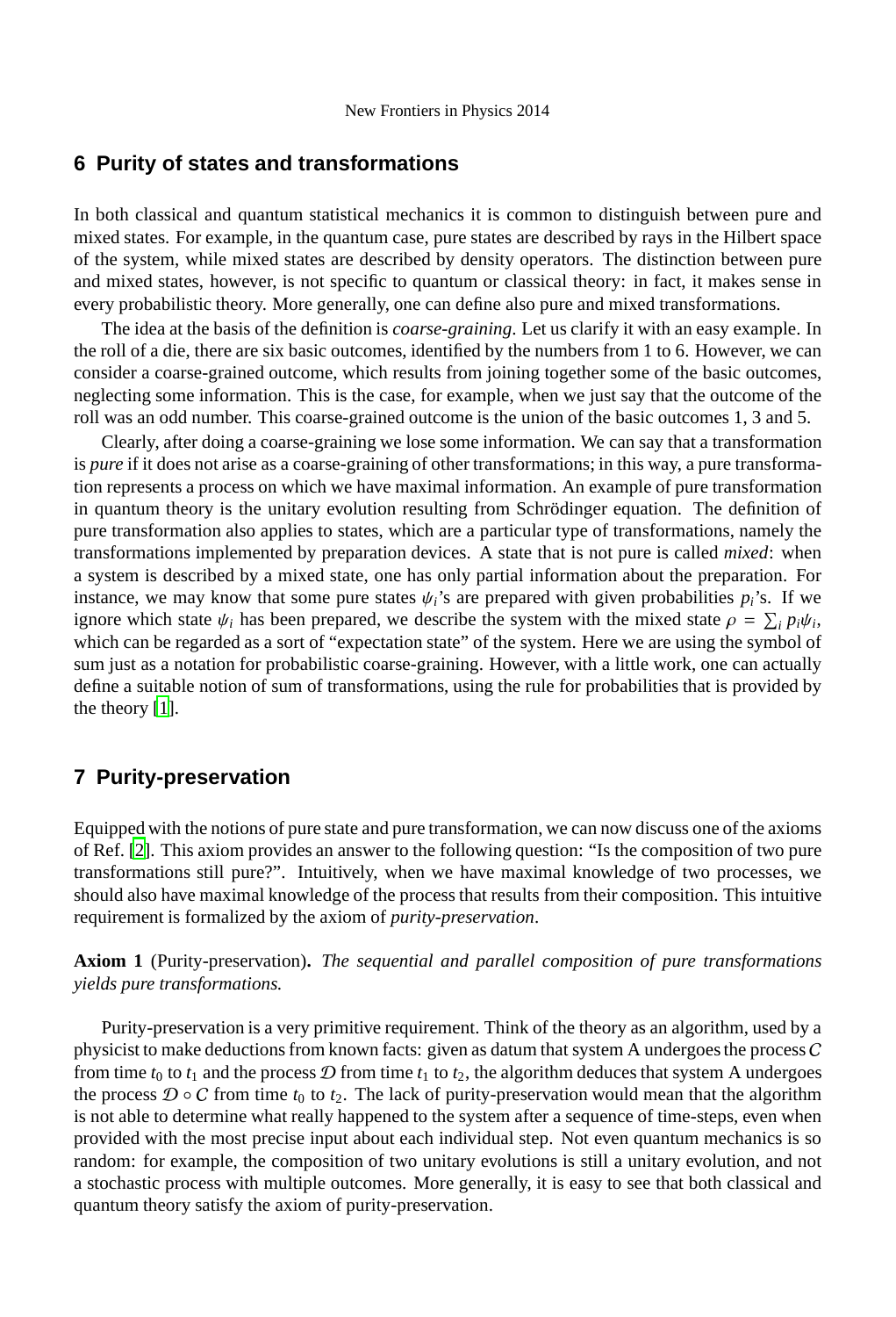# <span id="page-5-0"></span>**8 Causality**

Another very primitive requirement about physical theories is causality. One can phrase the axiom as follows.

**Axiom 2** (Causality)**.** *The probability of an outcome at a certain step does not depend on the choice of experiments performed at later steps.*

The "steps" mentioned here are the steps in a sequence of laboratory operations, such as those depicted in example [\(1\)](#page-2-0). In that particular example, the causality axiom ensures that the probability that system A is prepared in the state  $\rho_i$  does not depend on the choice of test  $\{C_j\}$  or on the choice of the destructive measurement  ${b_k}$ . Informally, the causality axiom states that it is impossible to signal from the future to the past. It is easy to see that both classical theory and quantum theory fulfil this requirement.

The impossibility of signalling from the future to the past implies the impossibility of instantaneous signalling across space [\[1\]](#page-9-0). Suppose that two distant parties, conventionally called Alice and Bob, perform two independent tests  $\{\mathcal{A}_i\}$  and  $\{\mathcal{B}_j\}$  on their respective systems in their laboratories. Since the two tests are performed in parallel, the order does not matter, i.e. the probability of the outcomes does not depend on whether Alice or Bob performs her/his test first. Combining this observation with the causality axiom, we have that the probability that Alice finds outcome *i* must not depend on the choice of test  $\mathcal{B}_j$  performed by Bob, and vice versa. Of course, there can be correlations between Alice's and Bob's outcomes, if the state  $\rho_{AB}$  of the composite system is not of the product form  $\rho_A \otimes \rho_B$ . These correlations will be described by some joint probability distribution,  $p_{AB}$  (*i*, *j*), but Alice's marginal probability distribution  $p_A$  (*i*) =  $\sum_j p_{AB}$  (*i*, *j*) is independent of the choice of test  $\{\mathcal{B}_j\}$ , and Bob's marginal probability distribution  $p_B(j) = \sum_i p_{AB}(i, j)$  is independent of the choice of test  $\{\mathcal{A}_i\}$ . In other words, the correlations that arise from a causal theory do not allow for signalling across space. As a consequence, if Alice wants to send a message to Bob, she has to send some physical system. This also implies that the speed of every message is limited by the maximum speed at which physical systems can be transferred in space. For example, if we assume that the maximum speed coincides with the speed of light in vacuum, we have that faster-than-light communication is ruled out in every probabilistic theory that satisfies the causality axiom.

## **9 The purification principle and the conservation of information**

So far we have discussed axioms that are satisfied by both classical and quantum theory. However, in order to identify quantum theory one needs at least one axiom that is not satisfied by classical theory. Such an axiom should capture what makes the quantum world so radically different from the classical one, and possibly, should allow one to deduce the key protocols of quantum information theory. One axiom that possesses these features is the purification axiom [\[1](#page-9-0), [2](#page-9-1)].

**Axiom 3** (Purification)**.** *Every physical process can be simulated in an essentially unique way as a reversible evolution of the system interacting with a pure environment.*

Let us unpack the content of this statement. First, the axiom tells us that every process, even an irreversible one, can be modelled as the result of a reversible process, where the system interacts with the environment. The origin of irreversibility is only in the fact that the environment is discarded: at least in principle, if the experimenter were able to maintain full control of the degrees of freedom that are interacting during the experiment, the overall evolution would be reversible. This fact expresses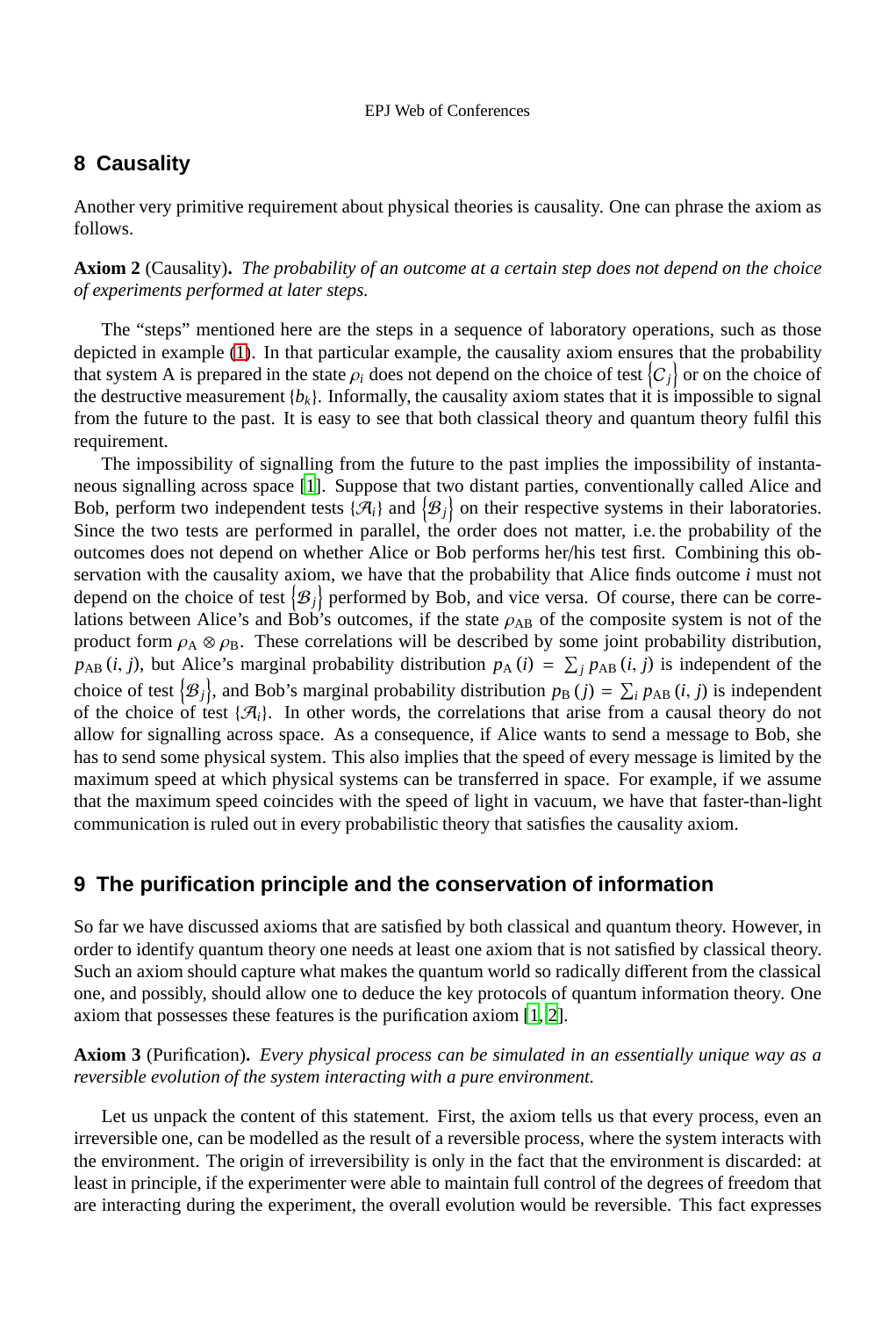#### New Frontiers in Physics 2014

the principle of Conservation of Information, which states that, at some fundamental level, information cannot be destroyed, but can only be discarded. The Conservation of Information, *per se*, is not a distinctive quantum feature: for example, it is satisfied also by Newton's equations of motion and by other dynamical equations in classical physics. What is distinctive about quantum theory is the combination of the Conservation of Information with the "pure environment" part of the purification axiom: when we model an irreversible process as a reversible evolution of the system along with the environment, we can always start with the environment in a pure state. In classical physics, it is possible to simulate a stochastic process through a reversible process, but the price for such a simulation is that one needs an external source of randomness, provided by the environment. Instead, the purification axiom imposes that even the stochastic processes can be simulated without the need of initial randomness. Consider, for example, the process of preparing a system A in a mixed state  $\rho$ . In this case, the purification axiom ensures that we can prepare  $\rho$  with the following procedure:

- 1. prepare A in a pure state  $\alpha$  and prepare another system E in a pure state  $\eta$ ;
- 2. let the composite system AE evolve with a suitable reversible process  $\mathcal{U}$ , thus obtaining the pure state  $\Psi_{AE} = U(\alpha \otimes \eta)$ ;
- 3. discard system E.

Here system E plays the role of the environment and the pure state Ψ is called a *purification* of ρ. For example, in quantum theory it is possible to prepare a 2-level system in the mixed state  $\rho =$  $\frac{1}{2}$  (|0) (0| + |1) (1|) by first preparing two systems in the pure product state  $|0\rangle$  |0) and then letting them evolve with a suitable unitary evolution that transforms the state  $|0\rangle|0\rangle$  into the singlet state  $|S\rangle = \frac{1}{\sqrt{2}} (|0\rangle |1\rangle - |1\rangle |0\rangle)$ . By discarding the second system, one remains with the first system in the mixed state  $\rho = \frac{1}{2} (0) (0 + |1\rangle \langle 1|)$ . By contrast, in classical theory it is impossible to simulate the preparation of a mixed state using only pure states and reversible evolutions.

More generally, the purification axiom guarantees that every physical process  $C$ , transforming the state of system A from  $\rho_A$  to  $\rho'_A = C(\rho_A)$ , can be simulated according to the same procedure described for the preparation of mixed states.

The third and last important point about the purification axiom is that the reversible simulation of a physical process is "essentially unique": if two reversible evolutions on system AE, say  $\mathcal U$  and  $\mathcal U'$ , simulate the same process, then there exists a reversible evolution  $V<sub>E</sub>$ , acting only on the environment, such that  $\mathcal{U}' = (I_A \otimes \mathcal{V}_E) \circ \mathcal{U}$ , where  $I_A$  is the identity on system A. In other words, this means that all the reversible evolutions that simulate the same process on system A must be equivalent, up to a "gauge transformation" on the environment. In quantum theory, this means that two unitary operators *U* and *U'*, acting on the Hilbert space  $H_A \otimes H_E$  and simulating the same process on A, must be equal up to a change of basis in the Hilbert space  $H<sub>E</sub>$ . The uniqueness up to reversible transformations is a very important feature, because it guarantees that all the models that we can invent to account for the irreversibility of a process are physically equivalent.

### **10 The no-cloning theorem**

Among the appealing features of the purification axiom there is the fact that it gives direct access to many of the key structures of quantum information [\[1\]](#page-9-0). To give the flavour of how this is accomplished, here we show how the purification axiom can be used to derive the no-cloning theorem [\[27\]](#page-10-3) in the context of general probabilistic theories.

Suppose we want to construct a copy machine, which takes a system  $A_1$  in some pure state  $\alpha$  and another identical system  $A_2$  in a fixed state  $\alpha_0$  as input, providing systems  $A_1$  and  $A_2$  in the state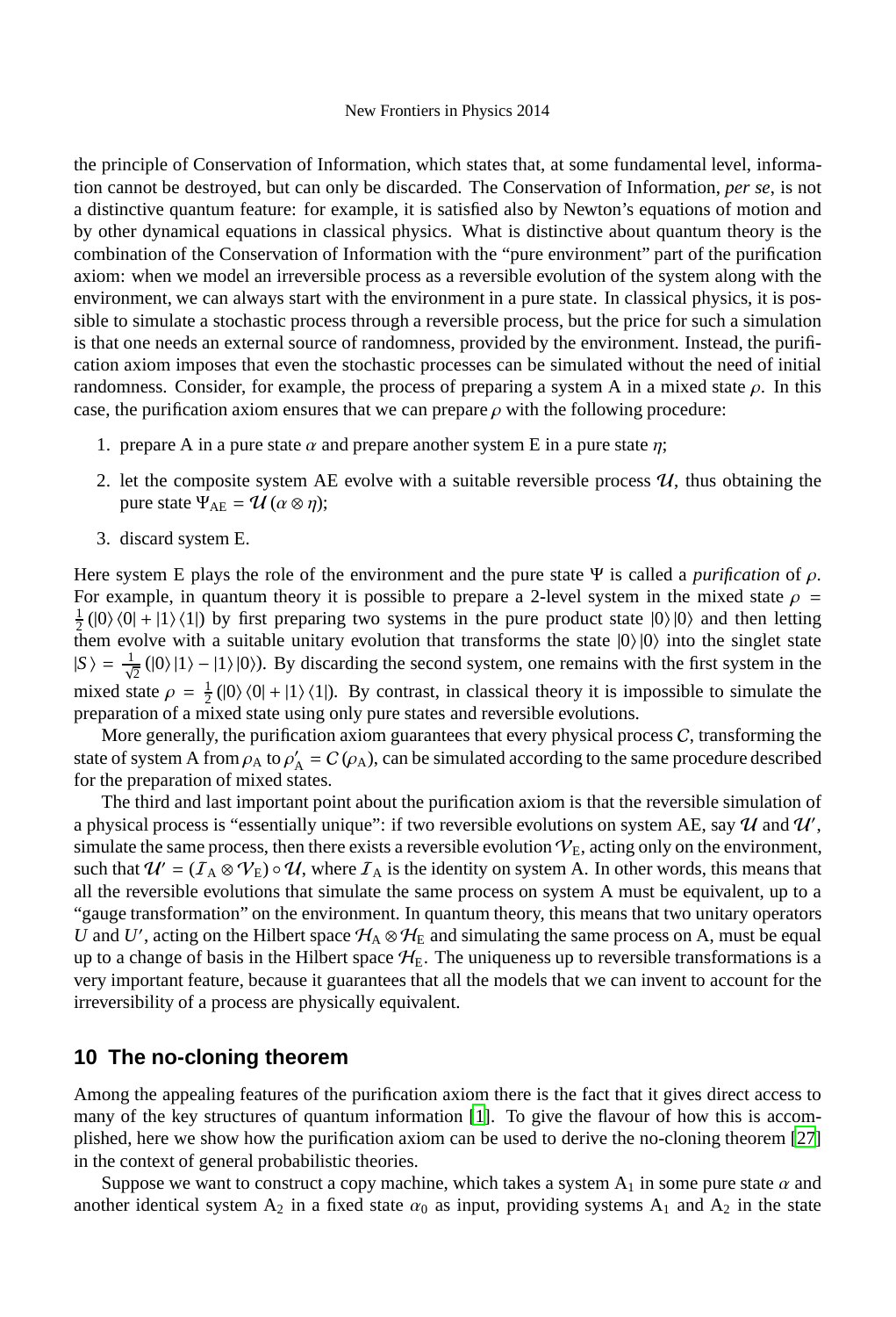$\alpha \otimes \alpha$  as output. If the machine works for every possible pure state  $\alpha$ , then we call it a *universal copy machine*. While in classical physics there is no limitation in principle about the construction of universal copy machines, in quantum physics one has the no-cloning theorem [\[27\]](#page-10-3), stating that no physical process can make two perfect replicas of an arbitrary pure state.

Let us see how this result can be directly derived from our axioms. The proof is by contradiction: suppose there exists a process that transforms  $\alpha \otimes \alpha_0$  into  $\alpha \otimes \alpha$  for every pure state  $\alpha$ . By the purification axiom, this process can be realized by combining the input systems with another system E (the environment) in some pure state, and letting them reversibly evolve via some process  $U$ , thus obtaining the state  $\mathcal{U}(\alpha \otimes \alpha_0 \otimes \eta)$ . Now, by definition of copy machine, after discarding system E, systems A<sub>1</sub> and A<sub>2</sub> should be in the state  $\alpha \otimes \alpha$ . This in particular implies that system A<sub>1</sub> must be in the state  $\alpha$ . Hence, from the input to the output, the state of system  $A_1$  undergoes the identity transformation  $\alpha \mapsto \alpha^{-1}$  $\alpha \mapsto \alpha^{-1}$  $\alpha \mapsto \alpha^{-1}$ . Summarizing, the identity transformation on A<sub>1</sub> can be realized by

- 1. combining system A<sub>1</sub> with system A<sub>2</sub>E in the state  $\alpha_0 \otimes \eta$ ;
- 2. applying the reversible evolution  $\mathcal{U}$  on A<sub>1</sub>A<sub>2</sub>E;
- 3. discarding system  $A_2E$ .

On the other hand, another (trivial) way to realize the identity transformation on  $A_1$  is to combine it with the system A<sub>2</sub>E in the state  $\alpha_0 \otimes \eta$ , apply the reversible transformation  $\mathcal{U}' = I_A \otimes I_A \otimes I_E$ , and discard system A2E. Since the reversible simulation of physical processes is unique up to reversible transformations on the environment, one must have  $\mathcal{U}' = (\mathcal{I}_{A_1} \otimes \mathcal{V}_{A_2E}) \circ \mathcal{U}$  for some reversible transformation  $V_{A_2E}$  acting only on A<sub>2</sub>E. Equivalently, this means that  $\mathcal{U} = (I_{A_1} \otimes \mathcal{V}_{A_2E}^{-1}) \circ \mathcal{U}' \equiv$  $I_{A_1} \otimes V_{A_2E}^{-1}$ , since  $U'$  is the identity on system  $A_1A_2E$ . Using this relation, we obtain

$$
\mathcal{U}(\alpha \otimes \alpha_0 \otimes \eta) = \alpha \otimes \Psi_{A_2E}, \qquad \Psi_{A_2E} := \mathcal{V}_{A_2E}^{-1}(\alpha_0 \otimes \eta).
$$

Note that, by definition, the (pure) state  $\Psi_{A_2E}$  is independent of  $\alpha$ . Hence, we reached a contradiction: if we discard systems  $A_1$  and E on both sides, the l.h.s. is equal to  $\alpha$  (by the hypothesis that  $\mathcal U$ realizes a copying process) and the r.h.s. is independent of  $\alpha$ . In conclusion, we proved that the process  $\alpha \otimes \alpha_0 \mapsto \alpha \otimes \alpha$  cannot be realized in any theory satisfying the purification principle.

Conceptually, proving the no-cloning theorem directly from purification is an important result: it tells us that the existence and essential uniqueness of a reversible simulation of physical processes implies the impossibility of universal copying machines. It is also important to recall that the no-cloning theorem is the working principle at the basis of the security of quantum cryptographic protocols, such as the BB84 key distribution protocol [\[33\]](#page-10-9). Having derived this theorem from first principles suggests that one may be able to provide also an axiomatic proof of the security of key distribution based on the purification axiom.

## **11 Entanglement**

Entanglement is one of the weirdest features of quantum mechanics [\[34](#page-10-10), [35\]](#page-10-11). It gives rise to correlations that cannot be explained by any local realistic model [\[36](#page-10-12)] and deeply challenge our intuition about the microscopic world. However, besides being puzzling, entanglement is also a precious resource for quantum communication protocols [\[29,](#page-10-5) [30\]](#page-10-6), such as quantum teleportation [\[18](#page-9-9)].

<span id="page-7-0"></span><sup>&</sup>lt;sup>1</sup>Here we make the mild assumption that the identity transformation is the *only* physical transformation that maps every pure state into itself. This fact can be reduced to other principles, such as local tomography or a weaker property known as *local tomography on pure states* [\[1\]](#page-9-0).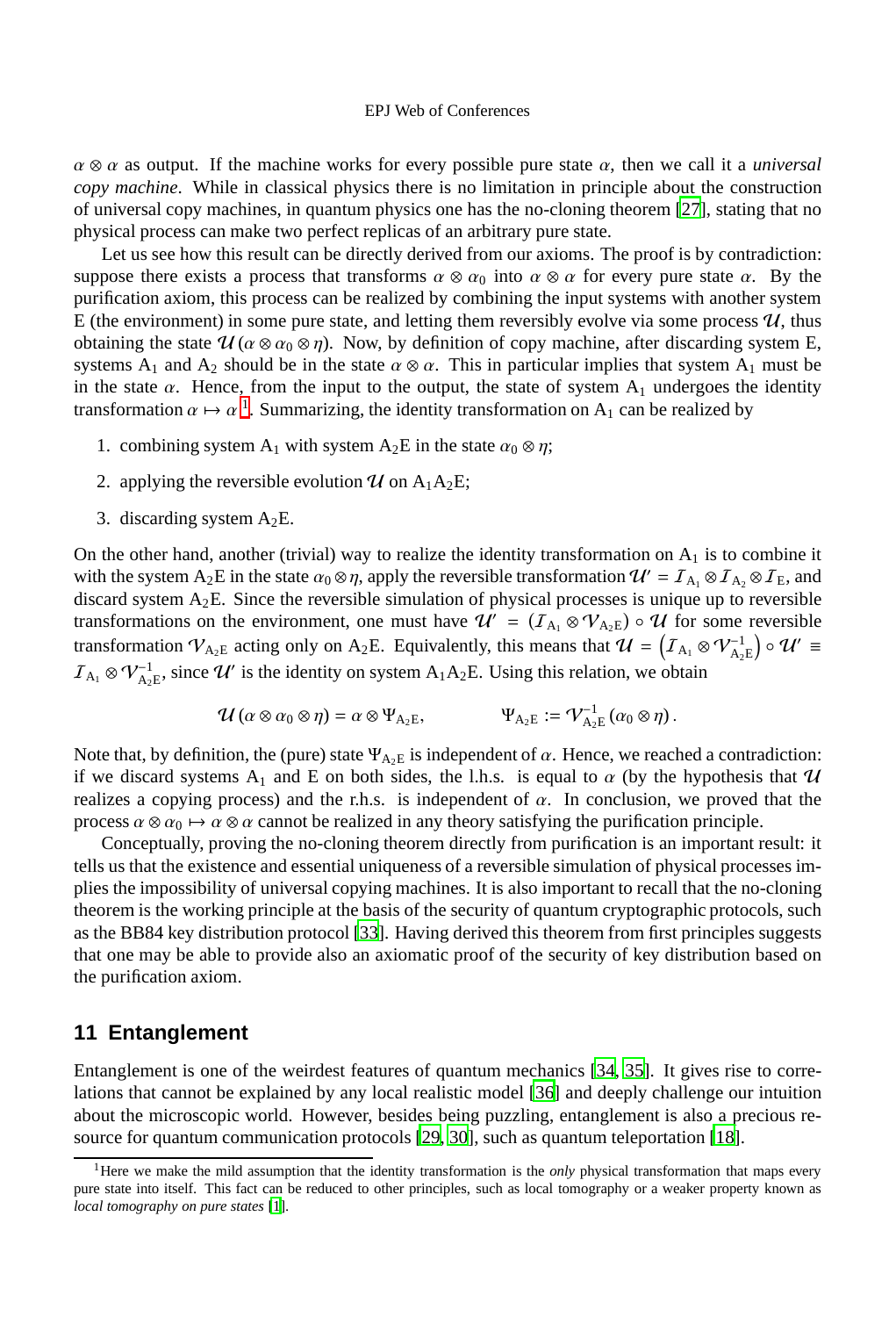### New Frontiers in Physics 2014

In quantum mechanics, entanglement appears as a mathematical consequence of the superposition principle. But is there a deeper reason for its existence? In order to answer this question, we need first to provide a theory-independent definition of entanglement. In section [4,](#page-2-1) we introduced product states as the result of independent preparation operations performed in parallel for different systems. When two systems A and B are in a pure product state, say  $\alpha \otimes \beta$ , one can assign a pure state to each system: system A is in the state  $\alpha$  and system B is in the state  $\beta$ . By contrast, we say that a pure state Ψ is *entangled* if it is *not* a product state. When systems A and B are in an entangled state, one has maximal knowledge about the composite system AB, without having maximal knowledge of its parts. The above definition of entanglement captures an idea expressed by Schrödinger [\[35](#page-10-11)], who famously wrote

"the best possible knowledge of a whole does *not necessarily* include the best possible knowledge of all its parts".

It is easy to see that every probabilistic theory satisfying the purification axiom must have entangled states [\[1\]](#page-9-0). Indeed, suppose the pure states of system AB are only of the product form  $\alpha \otimes \beta$  for some pure states  $\alpha$  and  $\beta$  of systems A and B respectively. Then, when we discard system B, the remaining state of system A is pure. In conclusion, the composite system AB cannot be used to purify any mixed state of A. In order for the purification axiom to hold, there must exist at least a system B such that the composite system AB is in an entangled state. In summary, the purification axiom leads directly to entanglement. Conceptually, this is also an important point, because entanglement gives rise to the most dramatic differences between quantum and classical theory. In the same paper quoted above, Schrödinger expressed the intuition that entanglement is at the centre of the structure that characterizes quantum mechanics, writing

"I would not call that *one* but rather *the* characteristic trait of quantum mechanics, the one that enforces its entire departure from classical lines of thought".

In a sense, the axiomatization of finite-dimensional quantum theory presented in Ref. [\[2\]](#page-9-1) fulfills this intuition: the basic rules of the Hilbert space framework can be derived from the purification axiom (which arguably captures the structures that Schrödinger was highlighting in his paper), in combination with five other axioms that are satisfied also by classical theory, such as e.g. the axioms of causality and purity-preservation.

# **12 Conclusions**

In this paper we reviewed a basic language for general probabilistic theories and illustrated three operational axioms that can be expressed in this language, namely purity-preservation, causality, and purification. In a nutshell: purity-preservation is the requirement that maximal knowledge of the processes happening in a sequence of time-steps implies maximal knowledge of the overall process from the input to the output. Causality is the requirement that no signal can be sent from the future to the past. Purification is the requirement that every physical process can be simulated in an essentially unique way as a reversible process where the system interacts with an environment, initially prepared in a pure state. Purification expresses a strengthened form of the principle of Conservation of Information: it guarantees that one can always account for irreversibility by formulating a model where, at the fundamental level, information is preserved. Moreover, it guarantees that such a model is essentially unique and does not require a source of randomness in the environment. Purification leads directly the key structures in quantum mechanics, like the no-cloning theorem and the existence of entangled states. Combined with purity-preservation, causality, and other three axioms satisfied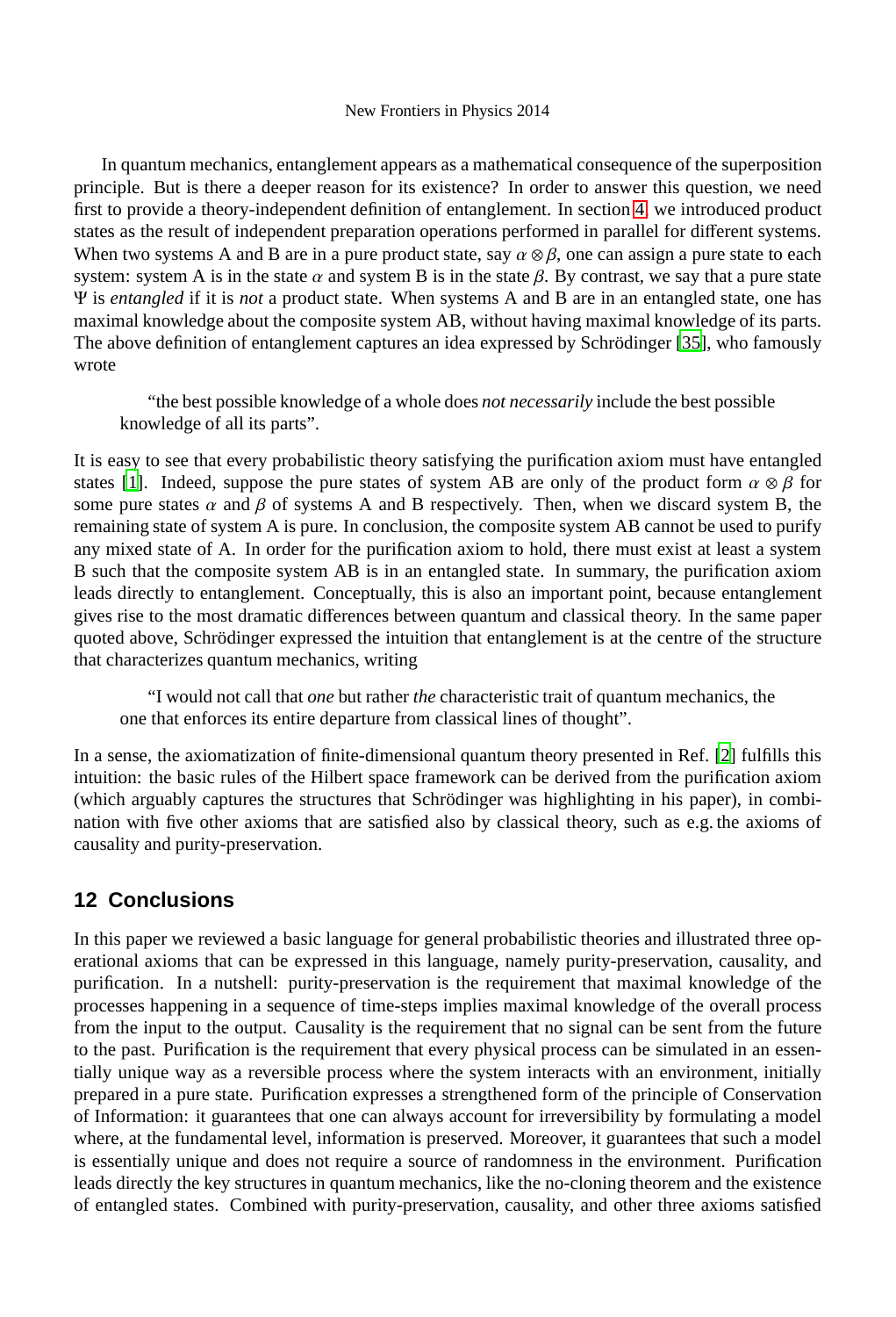also by classical theory, purification leads to a complete axiomatization of quantum theory in finite dimension. The main message emerging from this derivation is that the core of quantum theory can be identified in the ability to simulate irreversible and stochastic processes using only pure resources and reversible evolutions.

**Acknowledgements.** This work was supported by the National Basic Research Program of China (973) 2011CBA00300 (2011CBA00301), by the National Natural Science Foundation of China (Grants 11350110207, 61033001, 61061130540), by the 1000 Youth Fellowship Program of China. GC acknowledges the hospitality of Perimeter Institute for Theoretical Physics. Research at Perimeter Institute for Theoretical Physics is supported in part by the Government of Canada through NSERC and by the Province of Ontario through MRI.

# **References**

- <span id="page-9-0"></span>[1] G. Chiribella, G.M. D'Ariano, P. Perinotti, Phys. Rev. A **81**, 062348 (2010)
- <span id="page-9-1"></span>[2] G. Chiribella, G.M. D'Ariano, P. Perinotti, Phys. Rev. A **84**, 012311 (2011)
- <span id="page-9-2"></span>[3] C.A. Fuchs, Journal of Modern Optics **50**, 987 (2003)
- <span id="page-9-3"></span>[4] G. Brassard, Nature Physics **1**, 2 (2005)
- <span id="page-9-4"></span>[5] G. Auletta, *Foundations and interpretation of quantum mechanics: in the light of a criticalhistorical analysis of the problems and a synthesis of the results* (World Scientific, Singapore, 2000)
- <span id="page-9-5"></span>[6] S. Popescu, D. Rohrlich, Foundations of Physics **24**, 379 (1994)
- <span id="page-9-10"></span>[7] L. Hardy, eprint arXiv (2001), quant-ph/0101012
- [8] J. Barrett, Phys. Rev. A **75**, 032304 (2007)
- <span id="page-9-11"></span>[9] G.M. D'Ariano, in *Philosophy of Quantum Information and Entanglement*, edited by A. Bokulich, G. Jaeger (Cambridge University Press, Cambridge, 2010), pp. 85–126
- [10] H. Barnum, J. Barrett, M. Leifer, A. Wilce, Phys. Rev. Lett. **99**, 240501 (2007)
- [11] H. Barnum, A. Wilce, Electronic Notes in Theoretical Computer Science **270**, 3 (2011), proceedings of the Joint 5th International Workshop on Quantum Physics and Logic and 4th Workshop on Developments in Computational Models (QPL/DCM 2008)
- [12] L. Hardy, in *Deep Beauty: Understanding the Quantum World through Mathematical Innovation*, edited by H. Halvorson (Cambridge University Press, Cambridge, 2011), pp. 409–442
- <span id="page-9-6"></span>[13] L. Hardy, eprint arXiv (2011), 1104.2066
- <span id="page-9-7"></span>[14] G.W. Mackey, American Mathematical Monthly pp. 45–57 (1957)
- [15] G. Ludwig, *Foundations of quantum mechanics* (Springer, 1985)
- [16] C. Piron, *Foundations of quantum physics*, Mathematical Physics Monograph Series (Benjamin-Cummings Publishing Company, 1976)
- <span id="page-9-8"></span>[17] D.J. Foulis, C.H. Randall, in *Interpretations and foundations of quantum theory* (1981)
- <span id="page-9-9"></span>[18] C.H. Bennett, G. Brassard, C. Crépeau, R. Jozsa, A. Peres, W.K. Wootters, Phys. Rev. Lett. **70**, 1895 (1993)
- <span id="page-9-12"></span>[19] P. Goyal, K.H. Knuth, J. Skilling, Phys. Rev. A **81**, 022109 (2010)
- [20] B. Dakić, C. Bruckner, in *Deep Beauty: Understanding the Quantum World through Mathematical Innovation*, edited by H. Halvorson (Cambridge University Press, Cambridge, 2011), pp. 365–392
- [21] L. Masanes, M.P. Müller, New Journal of Physics **13**, 063001 (2011)